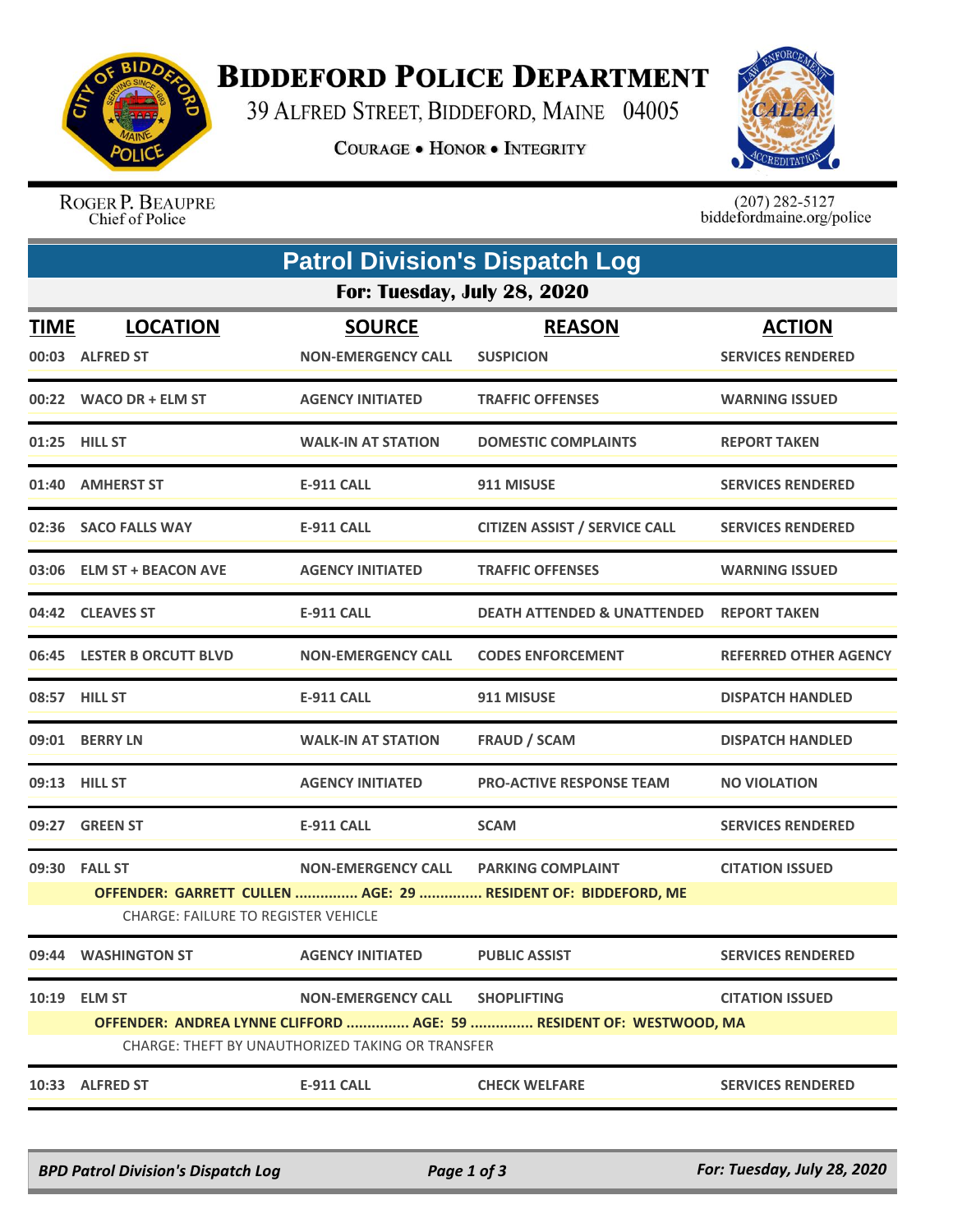| <b>TIME</b> | <b>LOCATION</b>                                                                                                                                      | <b>SOURCE</b>             | <b>REASON</b>                  | <b>ACTION</b>             |
|-------------|------------------------------------------------------------------------------------------------------------------------------------------------------|---------------------------|--------------------------------|---------------------------|
|             | 10:37 KOSSUTH ST                                                                                                                                     | <b>NON-EMERGENCY CALL</b> | <b>ASSIST OTHER AGENCY</b>     | <b>SERVICES RENDERED</b>  |
|             | 10:40 BOULDER WAY                                                                                                                                    | <b>E-911 CALL</b>         | 911 MISUSE                     | <b>DISPATCH HANDLED</b>   |
|             | 10:45 WATER ST                                                                                                                                       | <b>NON-EMERGENCY CALL</b> | <b>ALARM - COMMERCIAL FIRE</b> | <b>NO ACTION REQUIRED</b> |
|             | 10:55 ALFRED ST + WELLSPRING RD                                                                                                                      | <b>AGENCY INITIATED</b>   | <b>ANIMAL COMPLAINT</b>        | <b>GONE ON ARRIVAL</b>    |
|             | <b>11:02 MAIN ST</b>                                                                                                                                 | <b>NON-EMERGENCY CALL</b> | <b>TRESPASSING</b>             | <b>SERVICES RENDERED</b>  |
|             | 11:48 ALFRED ST                                                                                                                                      | <b>AGENCY INITIATED</b>   | <b>DISTURBANCE / NOISE</b>     | <b>SERVICES RENDERED</b>  |
|             | 12:03 CLEAVES ST                                                                                                                                     | <b>NON-EMERGENCY CALL</b> | <b>HARASSMENT</b>              | <b>SERVICES RENDERED</b>  |
|             | 12:30 ALFRED ST + CLARK ST                                                                                                                           | <b>E-911 CALL</b>         | 911 MISUSE                     | <b>DISPATCH HANDLED</b>   |
|             | 13:02 HILL ST                                                                                                                                        | <b>AGENCY INITIATED</b>   | <b>PAPERWORK</b>               | <b>NEGATIVE CONTACT</b>   |
|             | 13:31 COUNTRY DR                                                                                                                                     | <b>WALK-IN AT STATION</b> | <b>PAPERWORK</b>               | <b>SERVICES RENDERED</b>  |
|             | <b>13:51 MAIN ST</b>                                                                                                                                 | <b>WALK-IN AT STATION</b> | <b>PAPERWORK</b>               | <b>SERVICES RENDERED</b>  |
|             | 14:40 MEMORIAL DR                                                                                                                                    | <b>E-911 CALL</b>         | 911 MISUSE                     | <b>DISPATCH HANDLED</b>   |
|             | <b>14:44 MAIN ST</b>                                                                                                                                 | <b>NON-EMERGENCY CALL</b> | <b>ANIMAL COMPLAINT</b>        | <b>GONE ON ARRIVAL</b>    |
|             | 15:05 ELM ST                                                                                                                                         | <b>E-911 CALL</b>         | 911 MISUSE                     | <b>UNFOUNDED</b>          |
|             | 15:19 SPRUCE ST                                                                                                                                      | <b>RADIO</b>              | <b>DRUNKENNESS</b>             | <b>SERVICES RENDERED</b>  |
|             | <b>15:33 FORTUNES ROCKS RD</b>                                                                                                                       | <b>NON-EMERGENCY CALL</b> | <b>OPEN CONTAINER</b>          | <b>GONE ON ARRIVAL</b>    |
|             | 15:49 ALFRED ST                                                                                                                                      | <b>NON-EMERGENCY CALL</b> | <b>TRESPASSING</b>             | <b>FIELD INTERVIEW</b>    |
|             | 16:24 WEST ST                                                                                                                                        | <b>NON-EMERGENCY CALL</b> | <b>ALL OTHER</b>               | <b>SERVICES RENDERED</b>  |
| 17:10       | <b>GREEN ST</b>                                                                                                                                      | <b>NON-EMERGENCY CALL</b> | <b>INDECENT CONDUCT</b>        | <b>CITATION ISSUED</b>    |
|             | OFFENDER: MICHAEL A BRIDGES  AGE: 60  RESIDENT OF: BIDDEFORD, ME<br><b>CHARGE: VIOLATING CONDITION OF RELEASE</b><br><b>CHARGE: INDECENT CONDUCT</b> |                           |                                |                           |
|             | 17:35 MAIN ST + ELM ST                                                                                                                               | <b>WALK-IN AT STATION</b> | <b>ARTICLES LOST/FOUND</b>     | <b>REPORT TAKEN</b>       |
|             | 18:54 ALFRED ST                                                                                                                                      | <b>WALK-IN AT STATION</b> | <b>ALL OTHER</b>               | <b>SERVICES RENDERED</b>  |
|             | 19:02 ELM ST                                                                                                                                         | <b>NON-EMERGENCY CALL</b> | <b>HARASSMENT</b>              | <b>REPORT TAKEN</b>       |
|             | 19:09 ANDREWS RD                                                                                                                                     | E-911 CALL                | 911 MISUSE                     | <b>DISPATCH HANDLED</b>   |

*BPD Patrol Division's Dispatch Log Page 2 of 3 For: Tuesday, July 28, 2020*